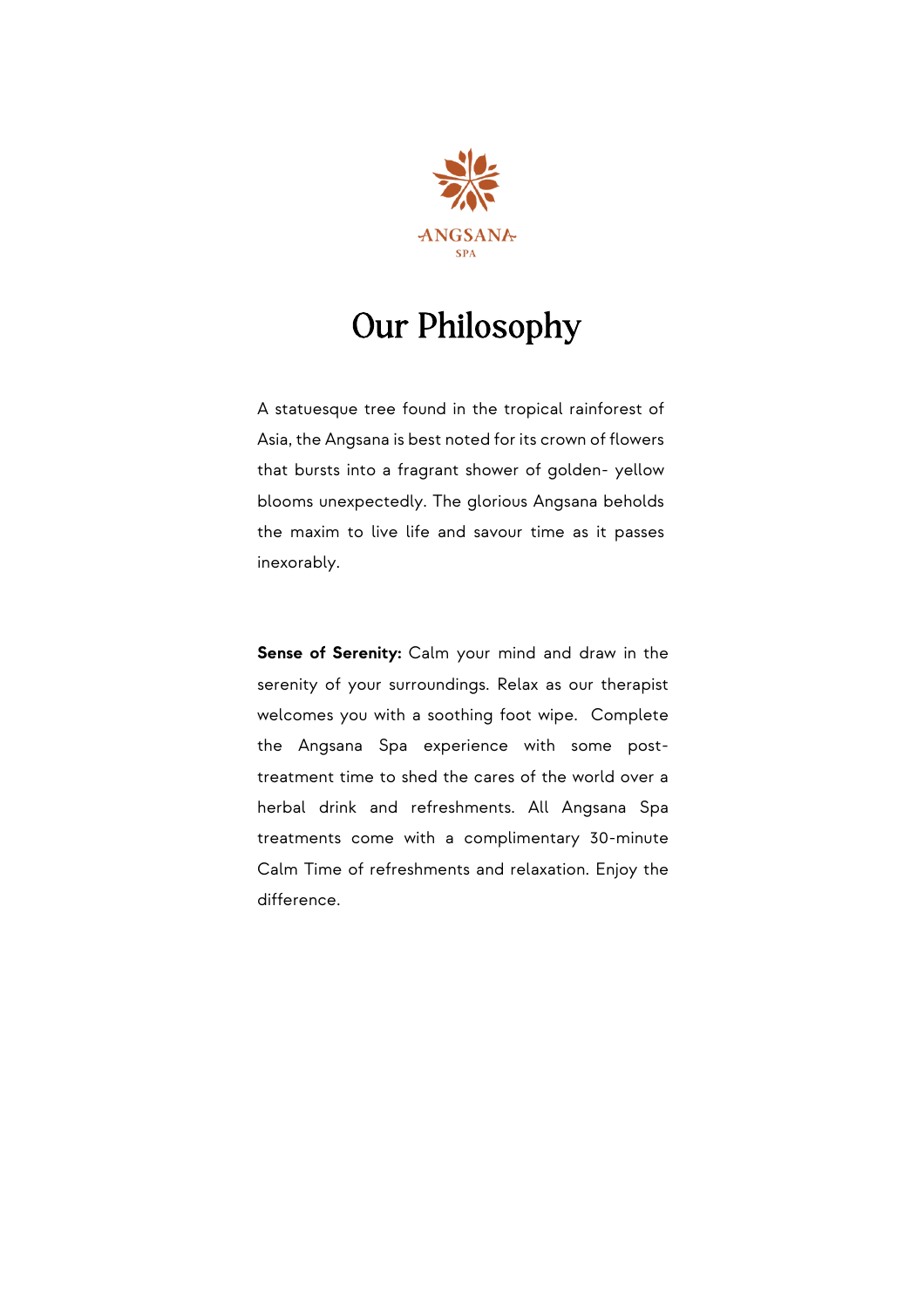#### Please Take a Moment to Read This

#### **Etiquette**

For the consideration of others, we request that visitors keep noise to a minimum. Children are not allowed at the spa unless they are having a treatment, accompanied by an adult. We ask that you respect other guests' privacy by speaking softly.

Please switch your cellular phones and electronic devices off or to silent mode.

#### **Calm Time**

Guests will be accorded a 30-minute Calm Time of refreshments and relaxation per visit, except hand, foot and selected a la carte treatments.

#### **Check-in**

Please arrive at least 15 minutes prior to your scheduled treatment to avoid reduced treatment time. A late arrival will result in a shortened treatment to accommodate other guests fairly.

#### **Valuables**

We recommend that no jewellery be worn at the spa. The management and staff accept no responsibility for the loss of money or valuables of any kind brought into the spa premises.

#### **Smoking and Alcohol**

Smoking and the consumption of alcohol within the spa are prohibited.

#### **Cancellation Policy**

A 24-hour cancellation notice is required to help us re-schedule your appointment, subject to space availability. Any cancellation with less than 4 hours' notice will incur a 50% cancellation fee. A full fee will be imposed for a "no-show".

#### **Refund Policy**

Treatment packages are non-refundable. Unused portion of the packages are non-transferable or nonexchangeable for another time.

#### **Gift Certificates**

Treat a friend or loved one to an indulgent experience. Gift certificates are available for purchase. Please contact our spa receptionist for more details.

#### **Disclaimer**

The spa treatments, services and/or facilities received or utilised at Angsana Spa are intended for general purposes only and are not intended to be a substitute for professional medical treatment for any condition, medical or otherwise, that Guests may have. Guests will fully indemnify and hold harmless Angsana Spa, its holding company (ies), affiliates, subsidiaries, representatives, agents, staff and suppliers, from and against all liabilities, claims, expenses, damages and losses, including legal fees (on an indemnity basis), arising out of or in connection with the spa treatments, services and/or facilities.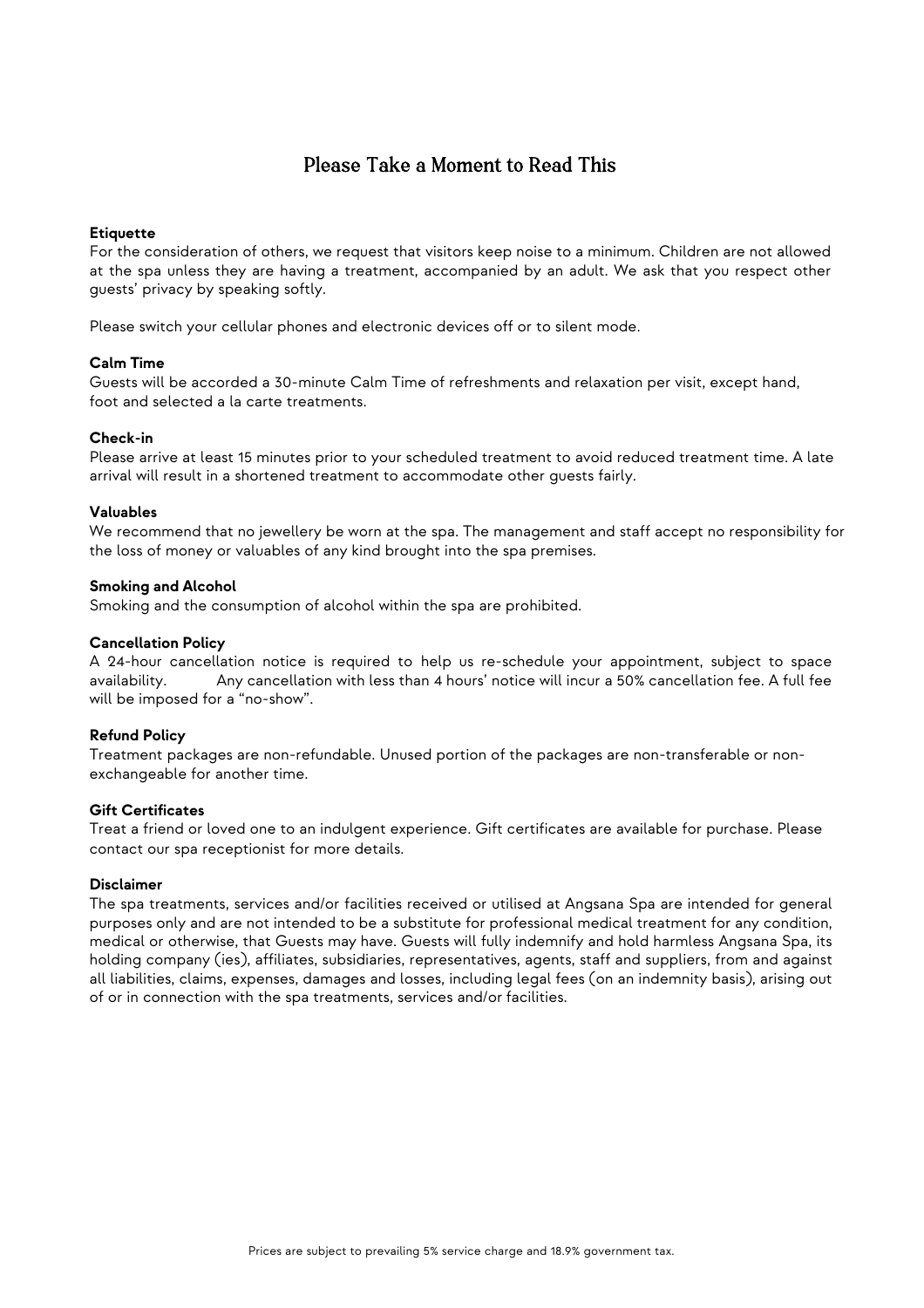### Angsana Signatures

A selection of spa packages specially designed to refresh and rejuvenate the mind

and body.

### Floral Chic

180-minute treatment

60-minute Angsana massage • 15-minute nourish body wrap • 45-minute floral pouch scrub • 60-minute choice of facials

*Spa Tip: Give your body a well-deserved tune up with this ultimate treat that combines all of Angsana Spa's classic therapies. Take in the invigorating scent of the flowers, which is sure to brighten your day.*

### Vitality Starter

120-minute treatment

30-minute muscle stretching • 30-minute herbal salt compress • 60-minute choice of body massages

*Spa Tip: Release all the built-up muscle tension and boost your flexibility. You will be ready to face the world after this delightful experience.*

INR 7150++

INR 5280++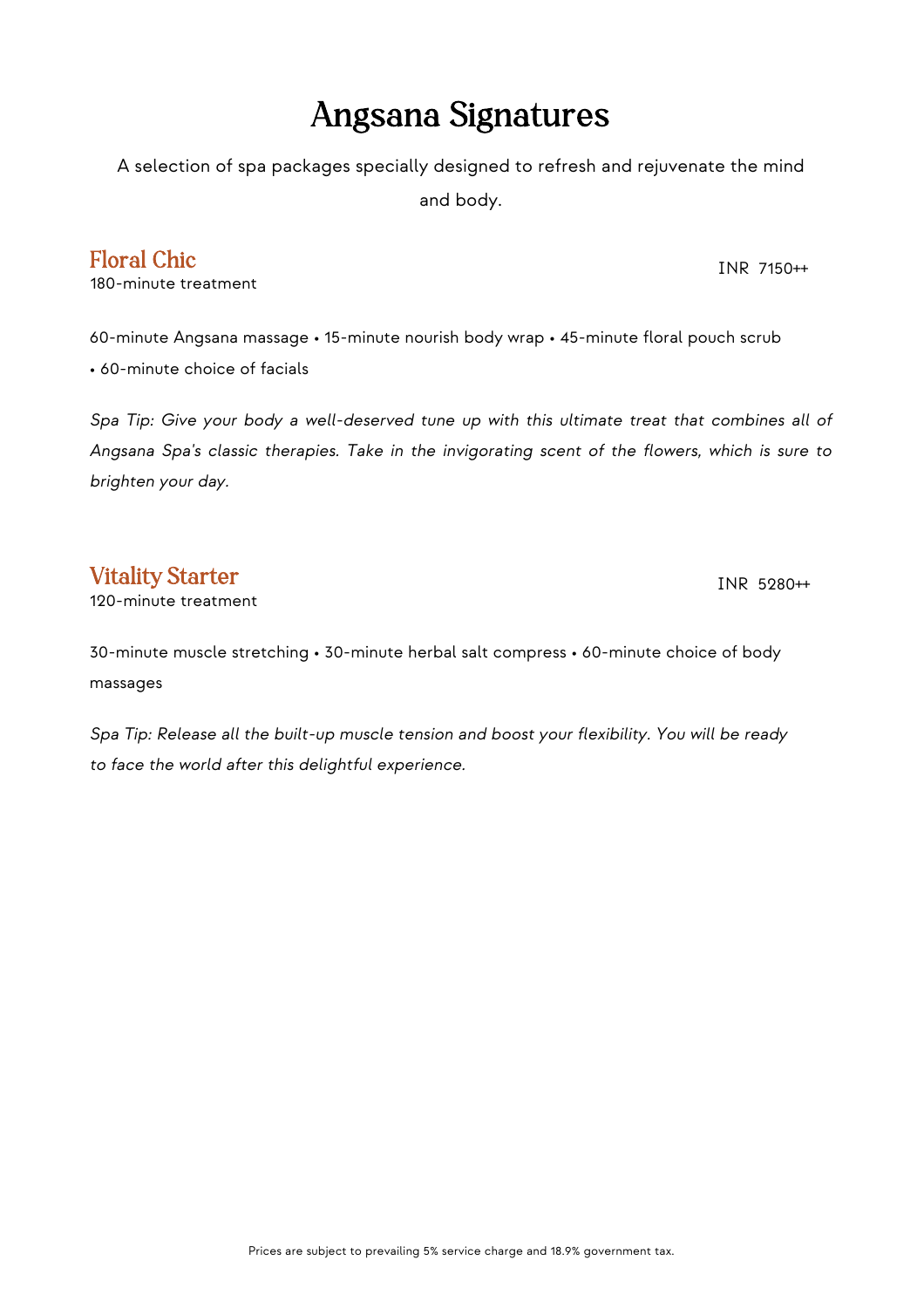## Essence of Angsana

Take your pick from an array of thoughtfully-designed spa packages, specially tailored for different needs of the ladies and gentlemen.

#### Beauty Treat

120-minute treatment

60-minute choice of body massages or body treats • 60-minute facial

*Spa Tip: Ideal for those looking to pamper from top to toe. Personalise your own medley of beautifying treatments, leaving you rejuvenated with an all-round radiance.*

### Purify Touch

120-minute treatment

30-minute ginger warmer body polish • 30-minute vitality mud mask • 60-minute choice of body massages

*Spa Tip: Ideal for those looking to detox. The scrub deeply cleanses while warm ginger enhances blood circulation. The mud mask removes impurities, leaving you with refreshed skin.*

#### Sweeten Up

120-minute treatment

30-minute candlenut body polish • 60-minute moisturising massage • 30-minute mini facial

*Spa Tip: Ideal for those looking to unveil the inner glow. The candlenut is known tobe packed with different vitamins and anti-oxidants, which works effectively to soften and moisturise your skin.*

INR 5500++

INR 5500++

INR 5500++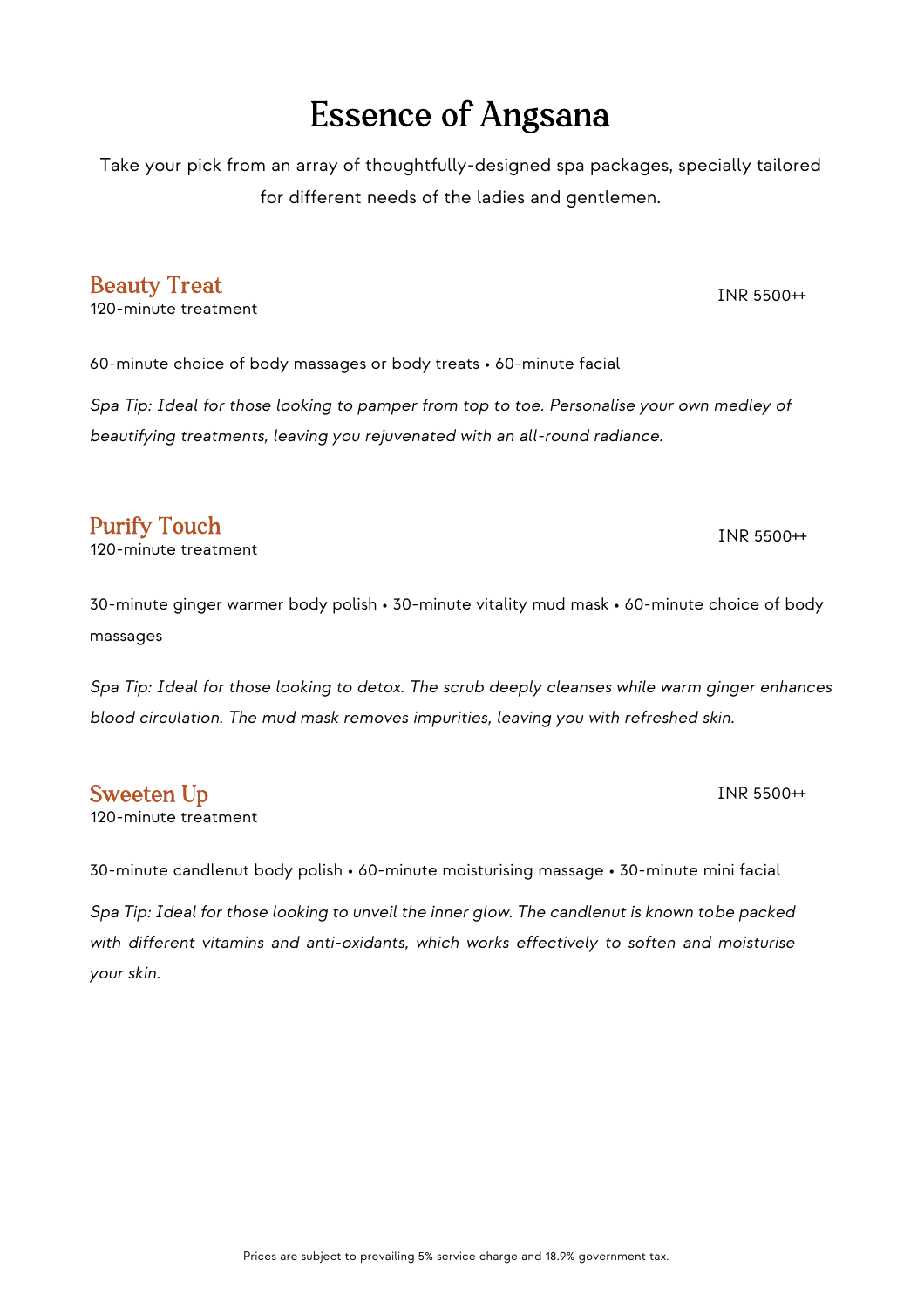## Essence of Angsana

Take your pick from an array of thoughtfully-designed spa packages, specially tailored for different needs of the ladies and gentlemen.

#### Worry Free

90-minute treatment

INR 4950++

60-minute javanese massage • 30-minute scalp massage

*Spa Tip: Ideal for those looking to de-stress. Drift away in bliss as deep tissue massage techniques loosen the muscles and promote blood flow. The scalp massage targets pressure points to effectively clear your mind.*

#### Wake Up Call

90-minute treatment

INR 4950++

60-minute fusion massage • 30-minute foot massage

*Spa Tip: Ideal for those looking to energise the senses. This is the perfect combination to improve flexibility and revive tired muscles. A relaxing foot massage rounds up the experience.*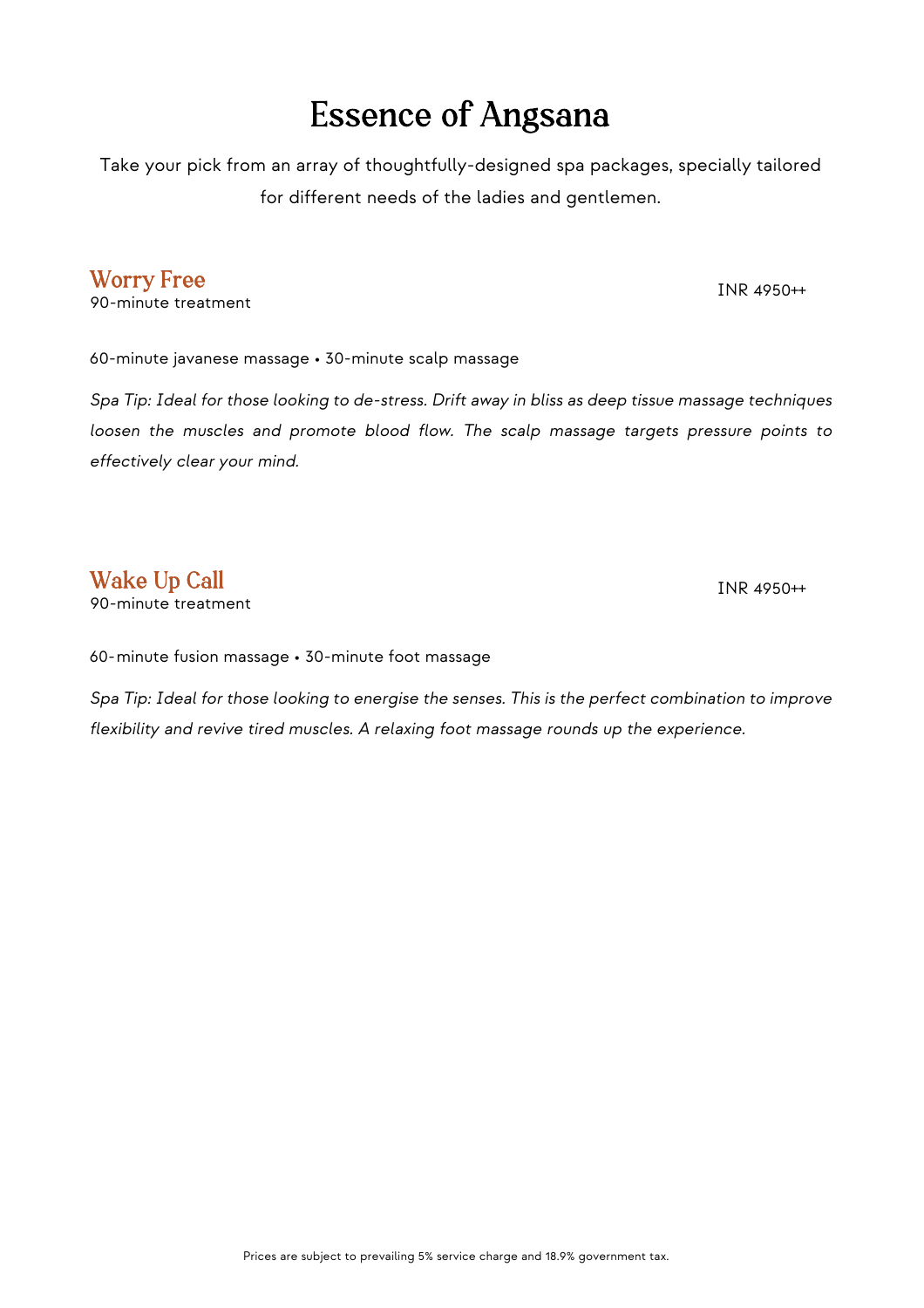## Body Massages

Angsana Spa presents a selection of massages, each designed to soothe the body and revitalise the senses.

> 60-minute treatment 90-minute treatment INR 3500++ , *\*Angsana or Fusion INR 3,600++\** INR 4500++ , *\*Angsana or Fusion INR 4750++\**

#### Angsana

*Spa Tip: A signature massage created exclusively for Angsana Spa, to work on your body's key pressure points to strengthen inner "qi" or energy. Euphoria massage oil is used, which is ideal for the sensual and romantic soul.*

#### Fusion

*Spa Tip: A blend of Thai and Swedish massage techniques to soothe all aches, unblock stiffness and enhance flexibility. Invigoration massage oil is used to uplift and refresh the senses.*

#### Javanese

*Spa Tip: Adapted from ancient Balinese techniques, this deep tissue massage relieves body tension and promotes better sleep patterns. Harmony massage oil works to harmonise the mind, as music is to the soul.*

### Thai

*Spa Tip: Unwind to a delicate stretching of your body to improve flexibility, followed by Thai massage techniques of palming and thumbing, without the use of oil, on your meridian lines.*

#### Dreams

*Spa Tip: Specially created for tired and worn-out bodies, this calming massage soothes tense muscles using warm Clarity oil, a blend of sesame and jojoba oil rich in Vitamin E.*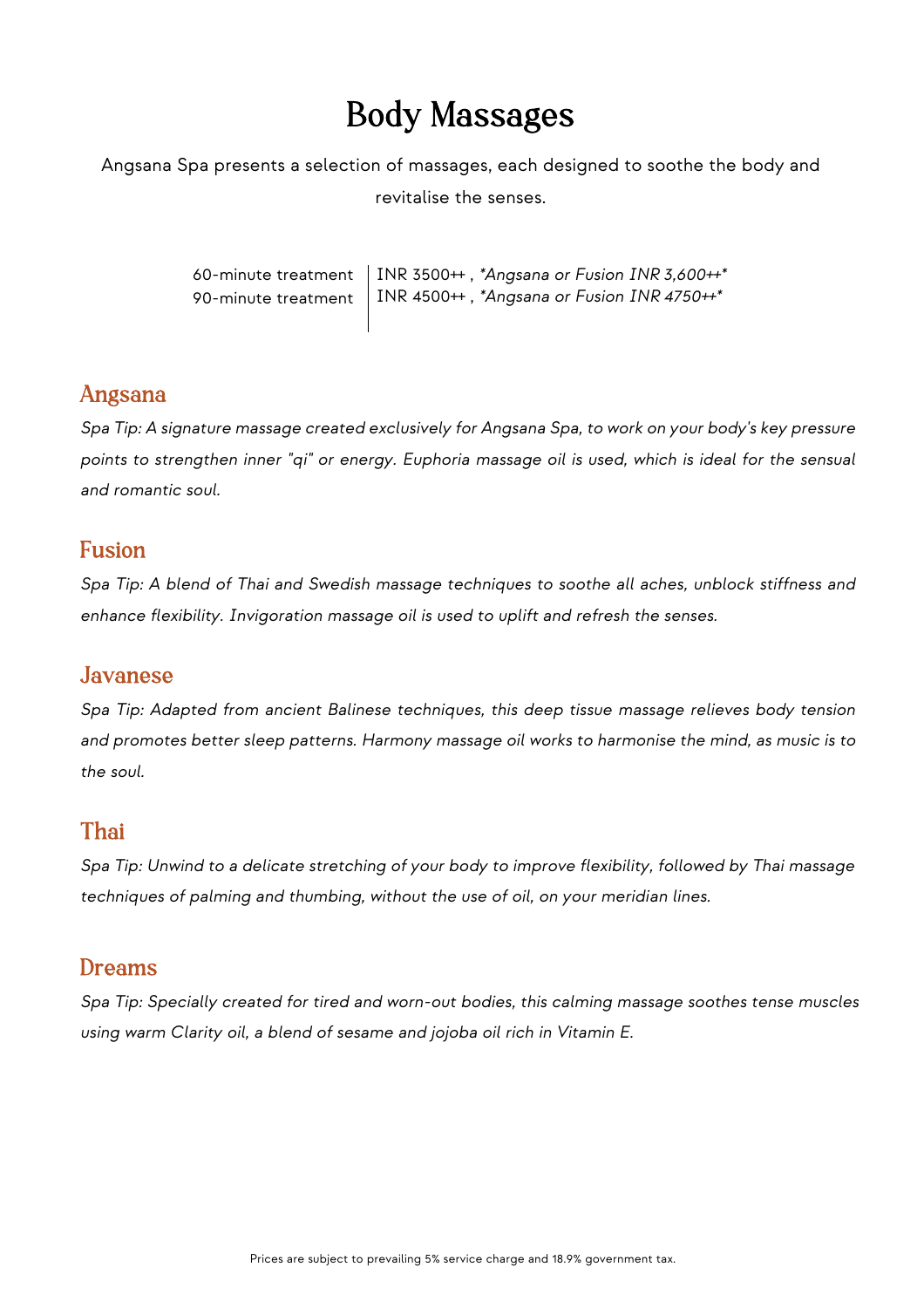## Quick Fix

Untie the knots in the muscles and perk up the senses instantly with these pick-me-ups.

30-minute treatment 45-minute treatment

INR 2250++ INR 2700++

### Back Energy

*Spa Tip: Iron out aches and tensions in the back with this medium to strong pressure massage.*

### Foot Loose

*Spa Tip: Step out with happier feet after an energising leg and foot massage.*

### Head & Shoulders

*Spa Tip: Banish fatigue with this deceptively simple combination of upper body massages focusing on head and shoulders.*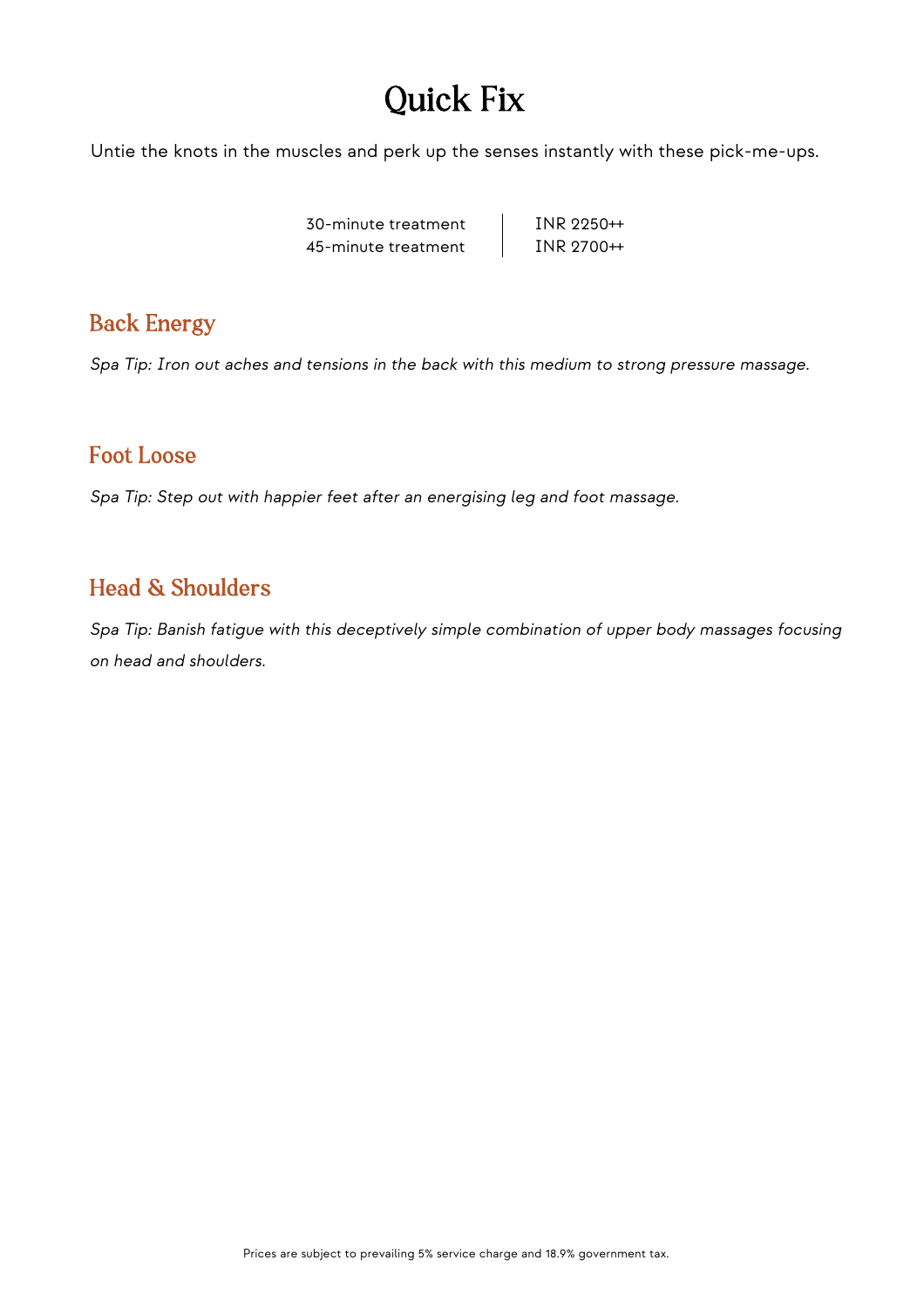## Facials

Indulge in our revitalising facial treatments to leave your skin glowing freshed vitality.

*Spa Tip: A signature facial comprising oatmeal, almond mask and other natural fresh ingredients*  to cleanse refresh and moisturise the skin, leaving it soft and dewy. **Ideal for all skin types.** 

60-minute treatment INR 3025++

*Spa Tip: Packed with brightening and deep cleansing properties. The therapist uses European massage techniques to optimise absorption, bringing exceptional radiance to the skin.* **Ideal for normal or combination skin.**

### Protein Perks

Angsana Facial 60-minute treatment

Euro Star

60-minute treatment

*Spa Tip: Put life back to your skin as it enjoys the revitalising benefits of trace elements, vitamins and proteins.* **Ideal for all skin types.**

### Pure Radiance

60-minute treatment

*Spa Tip: For pristine fresh-looking skin, opt for this purifying treatment Clay mask contains kaolin*  and marine extracts to draw out impurities while regulating sebum production. Ideal for oily skin.

### Soothing Remedy

60-minute treatment

*Spa Tip: A gentle facial that protects fragile tissues from irritation caused by free radicals and environmental pollutants.* **Ideal for dry or sensitive skin.**

INR 3025++

INR 3025++

INR 3025++

INR 3025++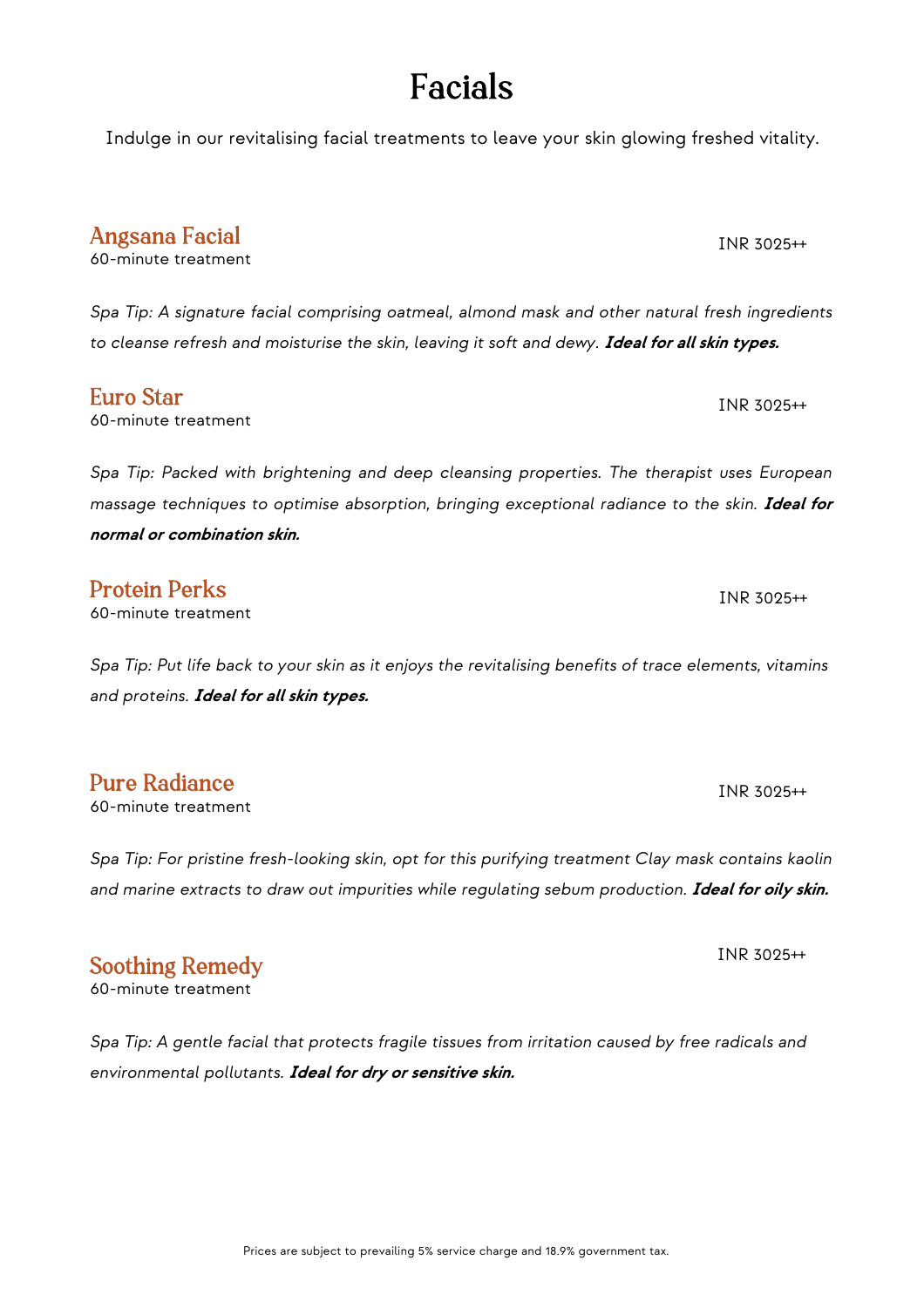## Body Polishes

Choose from a sumptuous selection of body polishes made from natural ingredients freshly concocted before your treatment.

30-minute treatment | INR 2250++

### Almond Milk for all skin *types*

*Spa Tip: A natural skin brightener where the skin is left lighter and more refined.*

#### Fruits Delight for all skin types

*Spa Tip: Cleanse and brighten your skin with this anti-oxidant body scrub consisting of orange, carrot, apple and lime juice.*

#### Honey Sesame for normal & dry skin

*Spa Tip: Smell as sweet as honey after this treatment while the skin emerges smoother after the gentle exfoliation.*

# Jasmine **Frangipani** for oily skin

*Spa Tip: Smell your floral best and show off sparkling skin after the treatment.*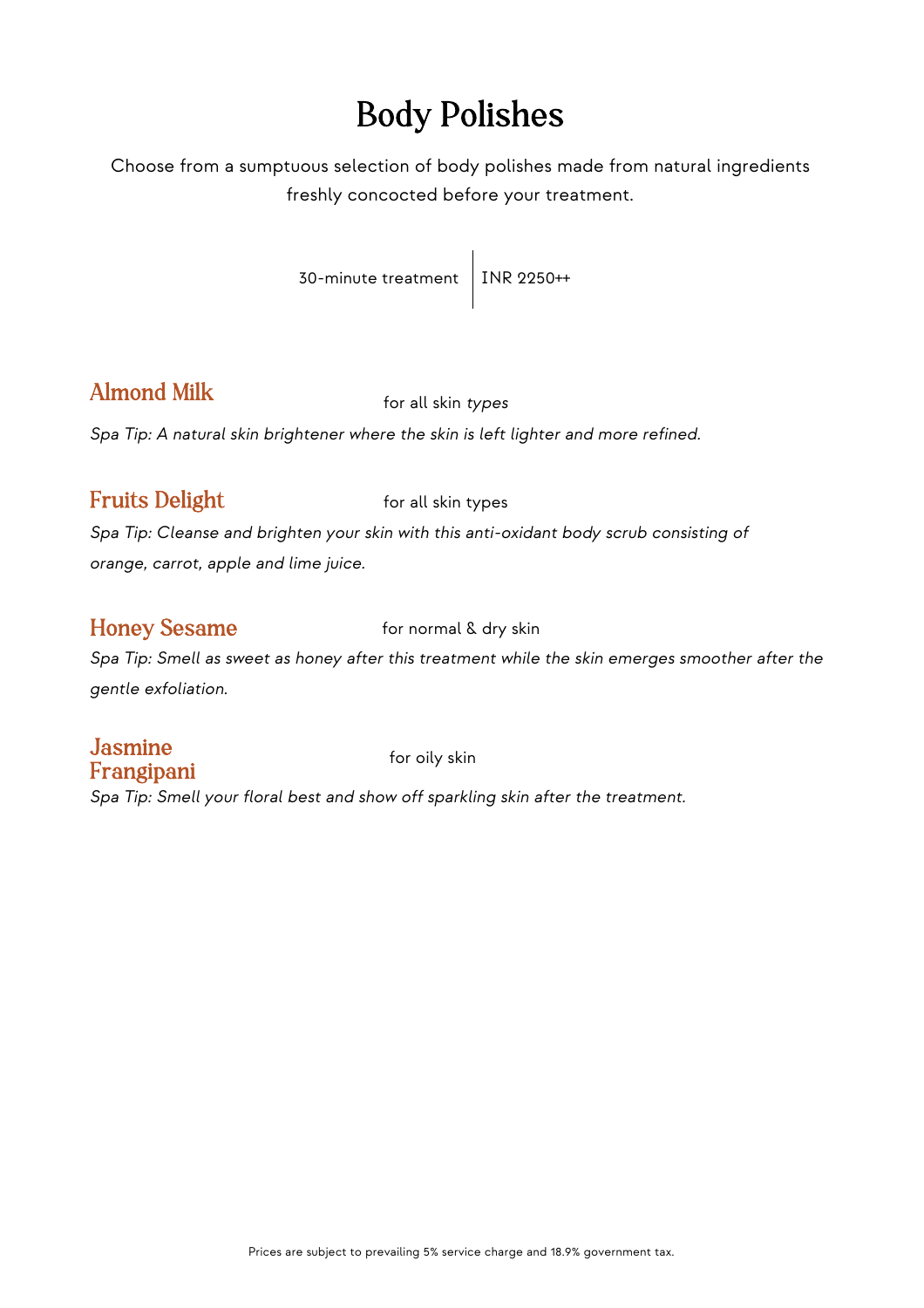## Body Conditioners

Complete your spa package with a delectable selection of body conditioners to leave skin soft and supple.

30-minute treatment | INR 2250++

### Aloe Cream for dry skin

*Spa Tip: Discover the tingle of soothing aloe vera as it stimulates new cell growth and moisturises sunburnt skin.*

### Avocado Smoothie for all skin types

*Spa Tip: A milky combination of avocado, rice flour, yoghurt, milk and honey, this body conditioner softens while hydrating the skin.*

Mud Mask **Mud Mask for normal & oily skin** 

*Spa Tip: A deep cleansing treatment using rich mud to detoxify and nourish the skin.*

#### Olive Soother **for all skin types**

*Spa Tip: This delectable conditioner blends olive oil and oatmeal to add a lovely sheen to your skin.*